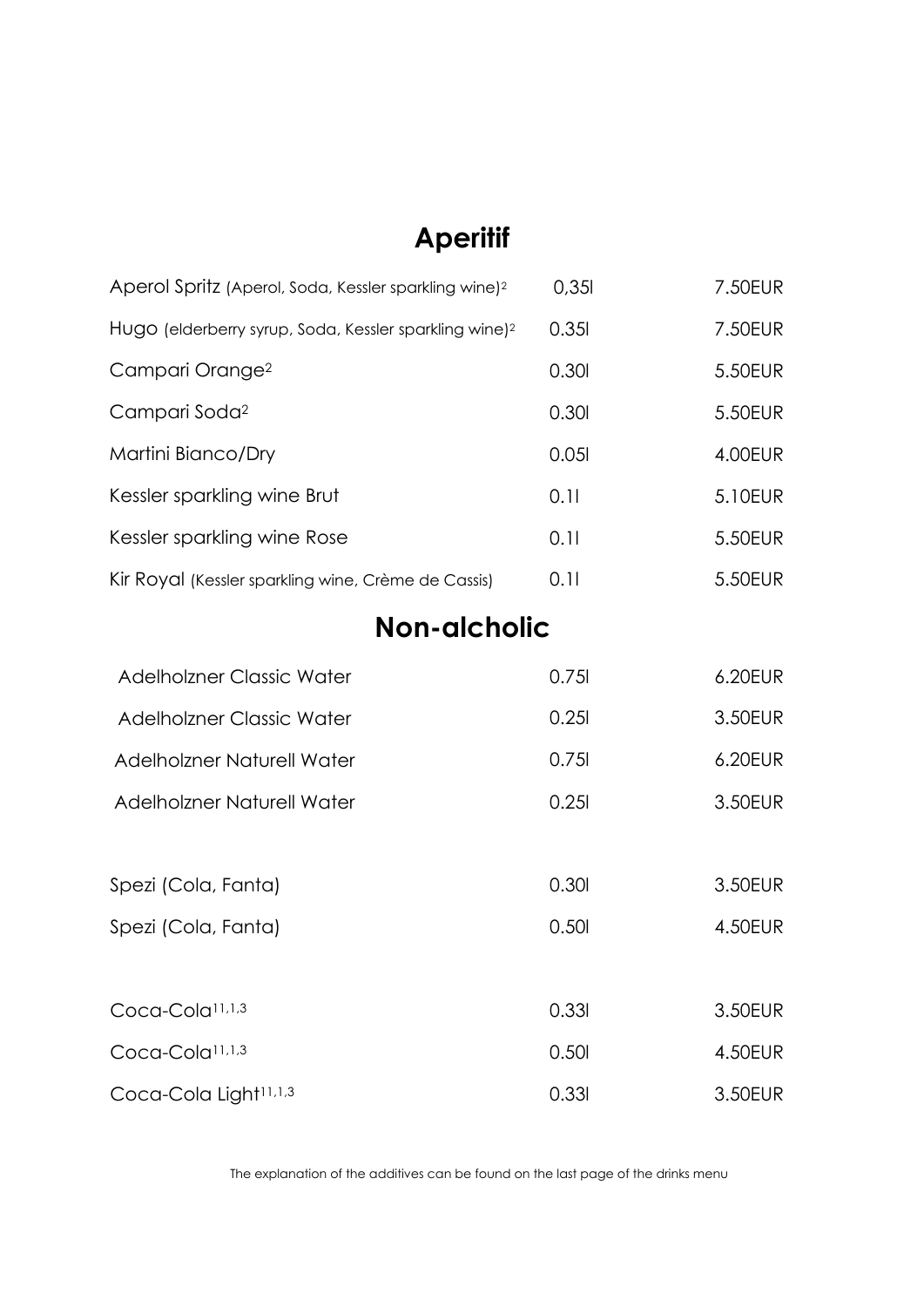# **Non-alcoholic**

| Sprite                                                | 0.301 | 3.50EUR |
|-------------------------------------------------------|-------|---------|
| Sprite                                                | 0.501 | 4.50EUR |
| Fanta                                                 | 0.301 | 3.50EUR |
| Fanta                                                 | 0.501 | 4.50EUR |
|                                                       |       |         |
| Almdudler herbal lemonade                             | 0.351 | 3.90EUR |
| Light apple juice / naturally cloudy / apple spritzer | 0.301 | 3.50EUR |
| Light apple juice / naturally cloudy / apple spritzer | 0.501 | 4.50EUR |
|                                                       |       |         |
| Orange juice/orange spritzer                          | 0.301 | 3.50EUR |
| Orange juice/orange spritzer                          | 0.501 | 4.50EUR |
|                                                       |       |         |
| Currant nectar black                                  | 0.301 | 3.50EUR |
| Currant spritzer                                      | 0.301 | 3.50EUR |
| Currant nectar black                                  | 0.501 | 4.50EUR |
| Currant spritzer                                      | 0.501 | 4.50EUR |
|                                                       |       |         |
| Elderberry spritzer                                   | 0.301 | 3.50EUR |
| Elderberry spritzer                                   | 0.501 | 4.50EUR |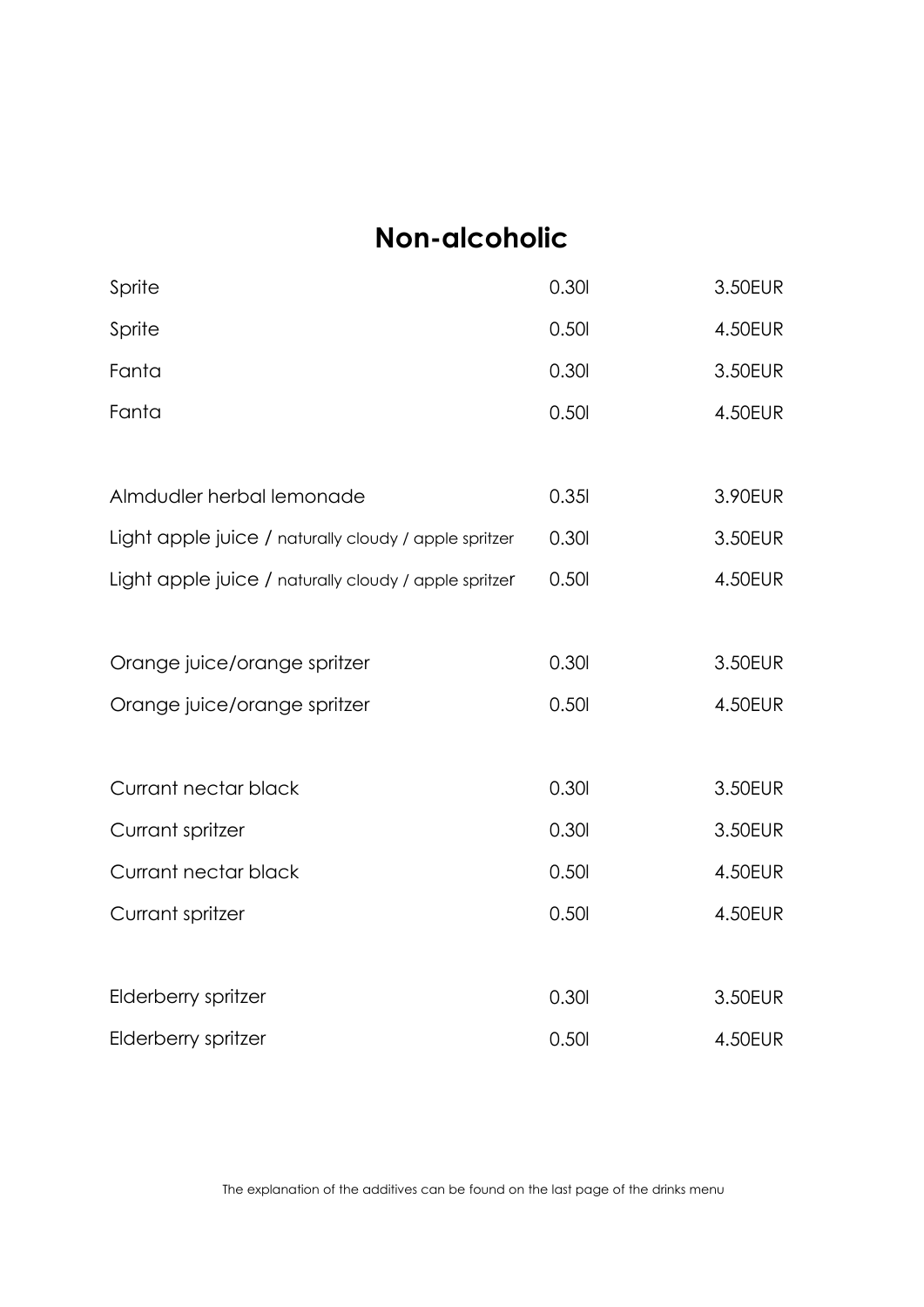# **From the tap & the bottle**

#### Our cultivated draft beers

| Hofbräuhaus Traunstein light                    | 0.301 | 3.50EUR        |
|-------------------------------------------------|-------|----------------|
| Hofbräuhaus Traunstein light                    | 0.501 | 4.70EUR        |
| Radler sweet/sour (light beer, Sprite / water)  | 0.301 | 3.50EUR        |
| Radler sweet/sour (light beer, Sprite / water)  | 0.501 | 4.70EUR        |
| Hofbräuhaus Traunstein yeast wheat -beer light  | 0.301 | 3.50EUR        |
| Hofbräuhaus Traunstein yeast wheat -beer light  | 0.501 | <b>4.70EUR</b> |
| Cola wheat                                      | 0.501 | 4.70EUR        |
| Russ (wheat beer, Sprite)                       | 0.501 | <b>4.70EUR</b> |
| bottled beers                                   |       |                |
| Hofbräuhaus Traunstein Dark                     | 0.501 | 4.70EUR        |
| Hofbräuhaus Traunstein yeast - Wheat beer Dark  | 0.501 | <b>4.70EUR</b> |
| Hofbräuhaus Traunstein Wheat Light              | 0.501 | 4.70EUR        |
| Hofbräuhaus Traunstein Pils                     | 0.301 | 3.70EUR        |
| Hofbräuhaus Traunstein non-alcoholic Wheat beer | 0.501 | <b>4.70EUR</b> |
| Hofbräuhaus Traunstein non-alcoholic light beer | 0.501 | 4.70EUR        |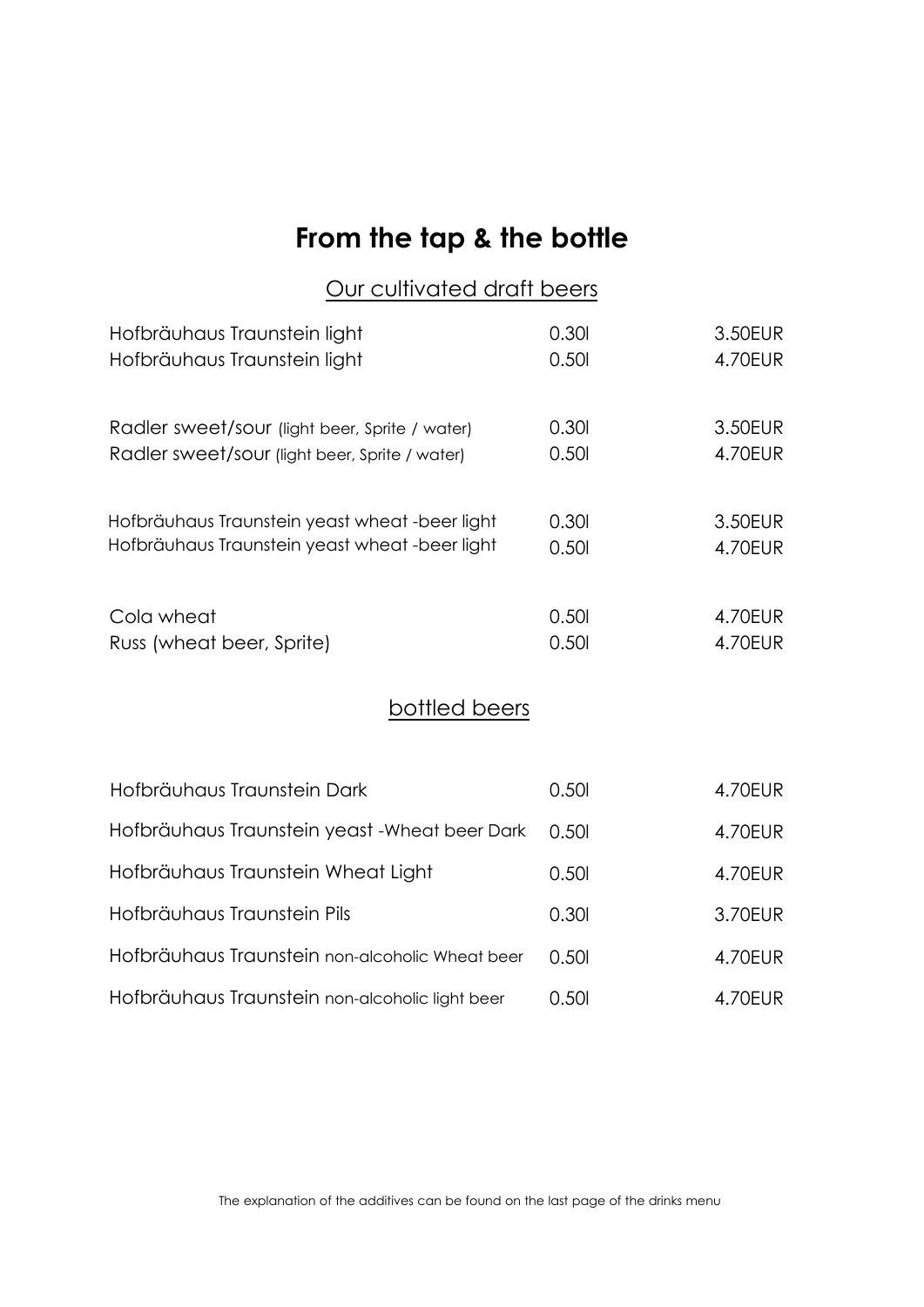## **Finest spirits**

#### *"*Precious fruit distillery Stettner*" Rosenheim Stettner Platin Brand*

| Fruit brandy <sup>D</sup>                                              | 2cl                                    | 4.80EUR            |
|------------------------------------------------------------------------|----------------------------------------|--------------------|
| Fruit brandy <sup>D</sup>                                              | 4 <sub>CI</sub>                        | 8.50EUR            |
| cherry Brand <sup>D</sup><br>Wild<br>Wild cherry Brand <sup>D</sup>    | 2 <sub>cl</sub><br>4cl                 | 4.80EUR<br>8.50EUR |
| <b>Brand</b> <sup>D</sup><br>Quince<br>Quince Brand <sup>D</sup>       | 2cl<br>4cl                             | 4.80EUR<br>8.50EUR |
| <b>Brand</b> <sup>D</sup><br>Apricot<br>Apricot Brand <sup>D</sup>     | 2cl<br>4cl                             | 4.80EUR<br>8.50EUR |
| Rowanberry brandy <sup>D</sup><br>Rowanberry brandy <sup>D</sup>       | 2cl<br>4cl<br><b>Stettner Excusive</b> | 4.80EUR<br>8.50EUR |
| Obstler <sup>D</sup><br>Obstler <sup>D</sup>                           | 2cl<br>4 <sub>CI</sub>                 | 2.90EUR<br>4.70EUR |
| Williams Christ Pear <sup>D</sup><br>Williams Christ Pear <sup>D</sup> | 2cl<br>4 <sub>CI</sub>                 | 2.90EUR<br>4.70EUR |
| Forest raspberry spirit <sup>D</sup><br>ForestraspberryspiritD         | 2 <sub>cl</sub><br>4cl                 | 2.90EUR<br>4.70EUR |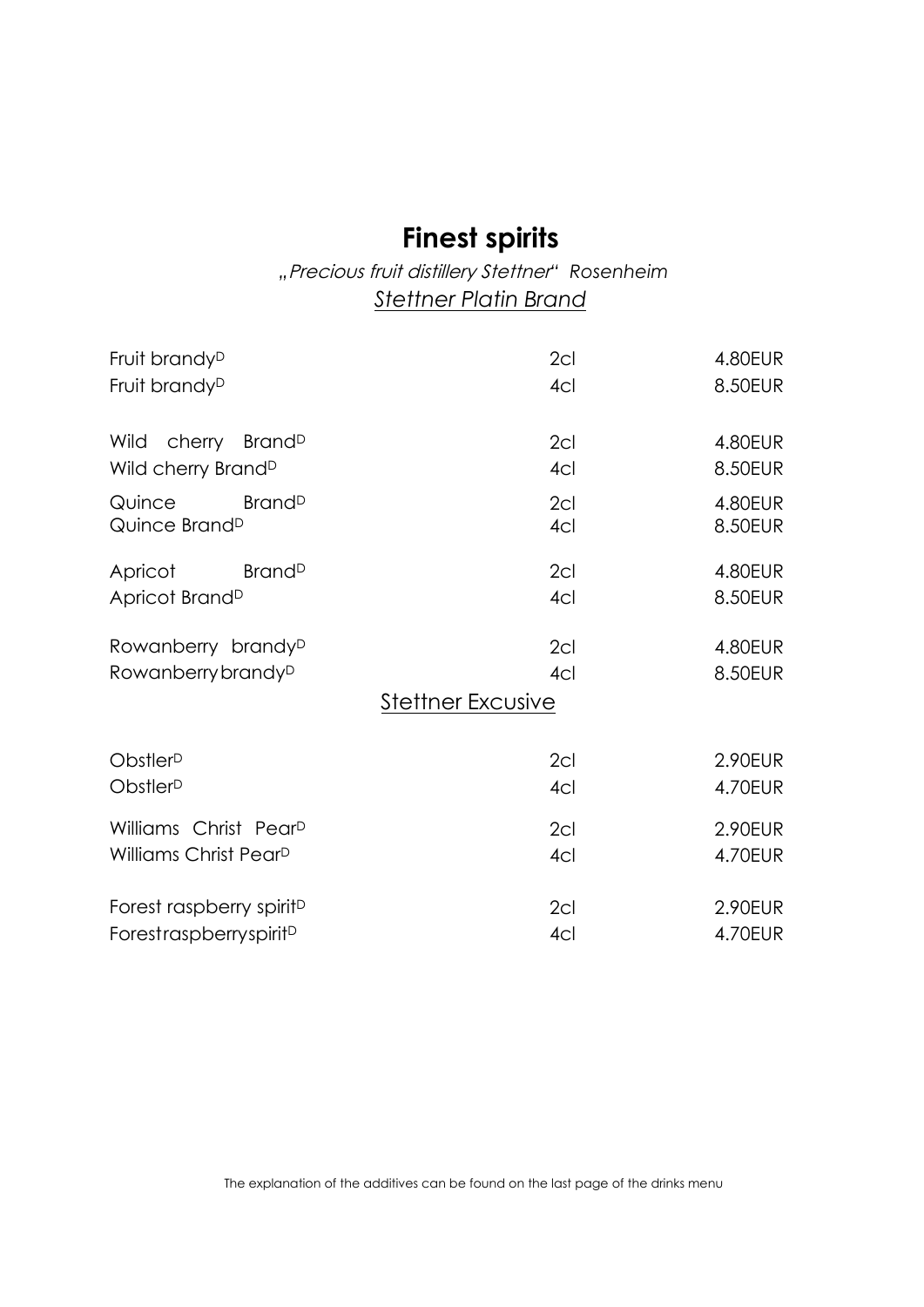# **Open wines**

|                                                        | Red wine   |      |         |
|--------------------------------------------------------|------------|------|---------|
| Blaufränkisch-Hans Moser Classic                       |            |      |         |
| St. Georgen – Neusiedlersee-<br>Hügelland Quality wine |            | 0,21 | 5.90EUR |
|                                                        |            |      |         |
| Primitivo Cantina San Donaci                           |            |      |         |
| Region Apulia                                          |            | 0,21 | 6.50EUR |
|                                                        | White wine |      |         |
| Riesling-Schloss Neuweier                              |            |      |         |
| Baden. Quality wine                                    |            | 0,21 | 5.90EUR |
| Müller-Thurgau-Wirsching                               |            |      |         |
| Franken. Quality wine                                  |            | 0,21 | 5.90EUR |
| Wine spritzer sweet/sour                               |            | 0,21 | 5.50EUR |
|                                                        |            |      |         |

## **bottled wine**

## Red wine

| Blaufränkisch Classic-Hans Moser St. Georgen-Neusiedlersee-<br>Hügelland Quality wine     |       | 0.751 | 25.00EUR |
|-------------------------------------------------------------------------------------------|-------|-------|----------|
| Blaufränkisch Exklusive-Hans Moser St. Georgen-Neusiedlersee-Hügelland<br>Quality<br>wine | 0.751 |       | 28.00EUR |
| Heideboden-Nittnaus Burgenland<br>Quality wine                                            | 0.751 |       | 29.00EUR |
| Valpolicella Ripasso<br>Cantina Di Castel Nuovo del Garda                                 | 0.751 |       | 33,00EUR |
| Primitivo Cantina San Donaci<br>Region Apulien                                            | 0.751 |       | 26.00EUR |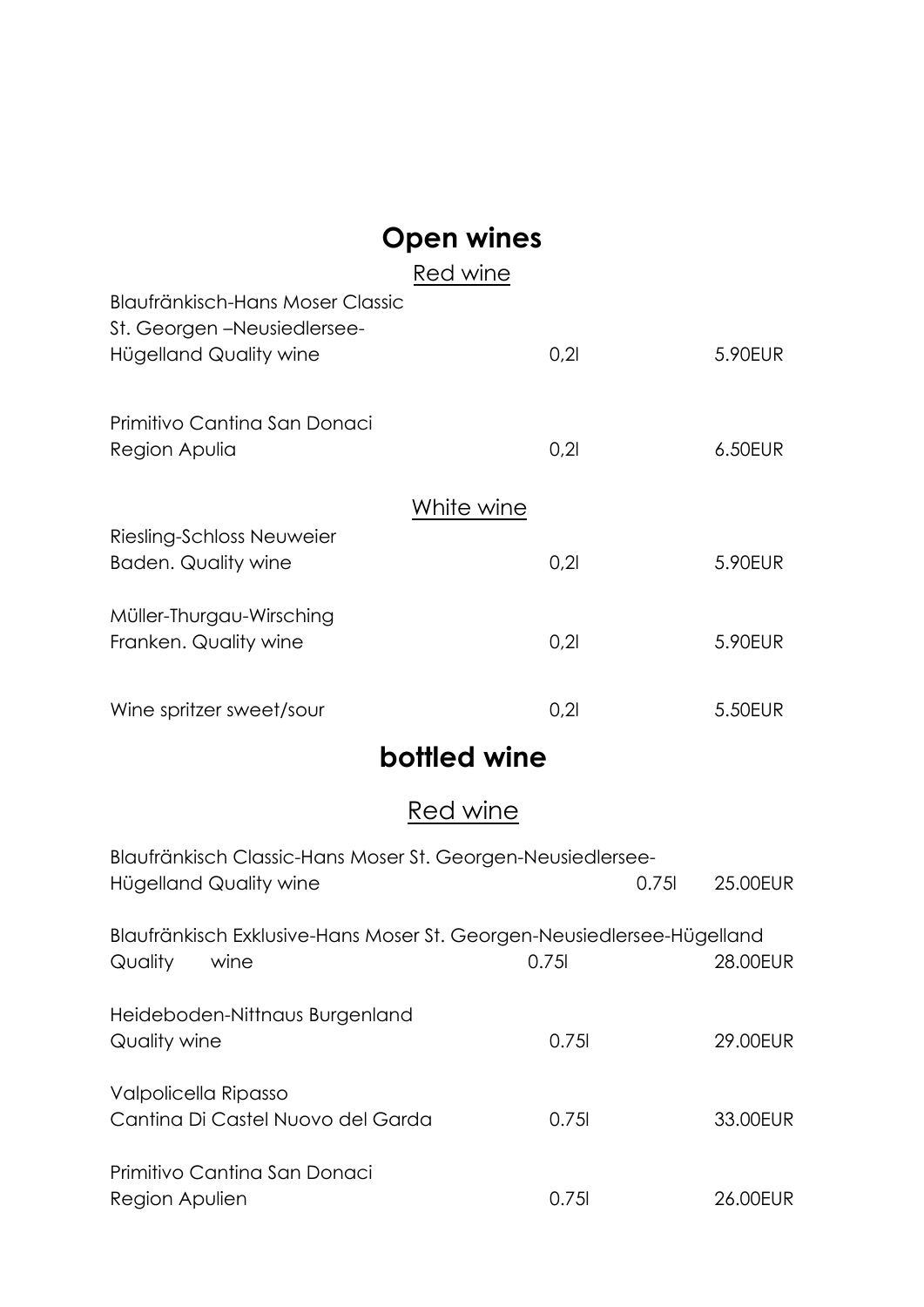## **Bottled wine**

#### White wine

| Riesling-Schloss Neuweier<br>Baden,                                                  |       |          |
|--------------------------------------------------------------------------------------|-------|----------|
| Alte Reben                                                                           | 0.751 | 28.00EUR |
| Weissburgunder-Hans Wirsching<br>Kabinett-Deutscher Prädikatswein,<br><b>Iphöfer</b> | 0.751 | 30.00EUR |
| Grüner Veltliner Spitzer Point<br>Johann Donabaum - Wachau, Smaragd                  | 0.751 | 39.00EUR |
| Grüner Veltliner<br>Johann Donabaum" Johann" - Wachau,<br>Federspiel                 | 0.751 | 28.00FUR |

### **Sparkling wine**

#### Kessler-Germany's oldest sparkling wine cellar

Founded in 1826 by Georg Christian von Kessler. The sparkling wine is produced primarily in bottle fermentation, a part is shaken by hand, the classic production method developed in Champagne (méthode traditional). The wines from the best locations mature in the medieval vaulted cellars under the Kessler house on the Esslingen market square.

| Kessler Sekt Brut | 0 H   | 5.50 EUR |
|-------------------|-------|----------|
| Kessler Sekt Brut | 0.751 | 25.00EUR |
|                   |       |          |
| Kessler Sekt Rose | 0 11  | 5.80 EUR |
| Kessler Sekt Rose | 0.751 | 28.00EUR |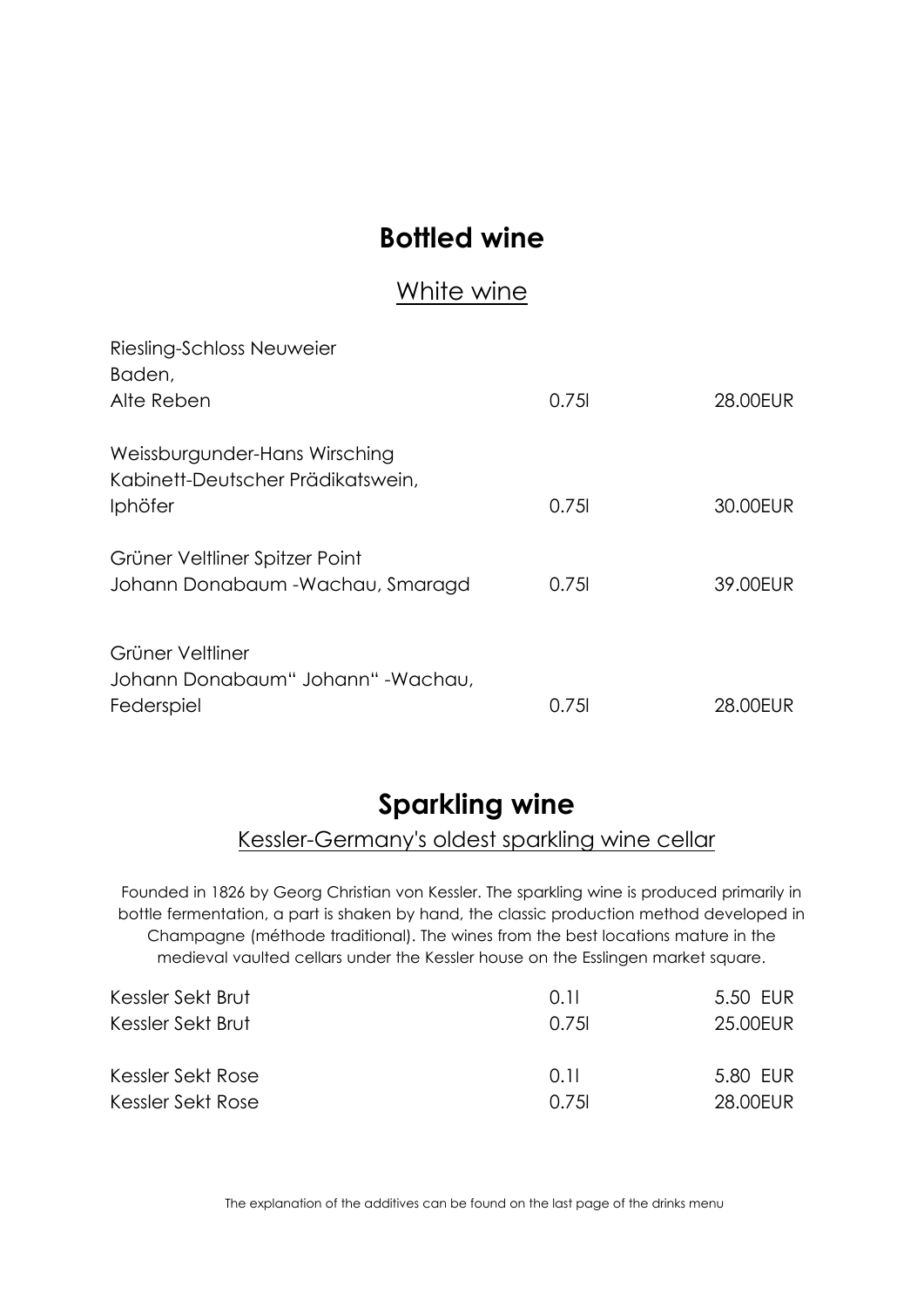## **"Tchibo" coffee specialties**

Real love for coffee - you can rely on that at Tchibo. The heart of the Tchibo family company has been beating for quality since 1949, Freshly roasted and a special treat. Tchibo coffee is an experience of harvested green coffee, carefully roasted with a great deal of sensitivity and an unmistakable taste. This is real coffee enjoyment in Tchibo quality!

| Espresso<br>Espresso Double      |       | 2.50EUR<br>4.80EUR |
|----------------------------------|-------|--------------------|
| Coffee Crema                     | 0.151 | 3.20EUR            |
| <b>Haferl Coffee Crema</b>       | 0.251 | 4.50EUR            |
| Cappuccino                       | 0.151 | 3.20EUR            |
| <b>Haferl Cappuccino</b>         | 0.251 | 4.50EUR            |
| <b>Haferl MilkCoffee</b>         | 0.251 | 4.50EUR            |
| Latte Macchiato                  | 0.31  | 3.90EUR            |
| Haferl chocolate milk            | 0.251 | 4.50EUR            |
| Haferl Milk chocolate with cream | 0.251 | 4.90EUR            |

#### **Hot drinks**

| Hot lemon               | 0.251 | 2.90EUR |
|-------------------------|-------|---------|
| Mulled wine             | 0.251 | 3.70EUR |
| Mulled wine with a dash | 0.251 | 4.10EUR |
| Hunter tea              | 0.251 | 3.70EUR |
| Hunter tea with a shot  | 0.251 | 4.10EUR |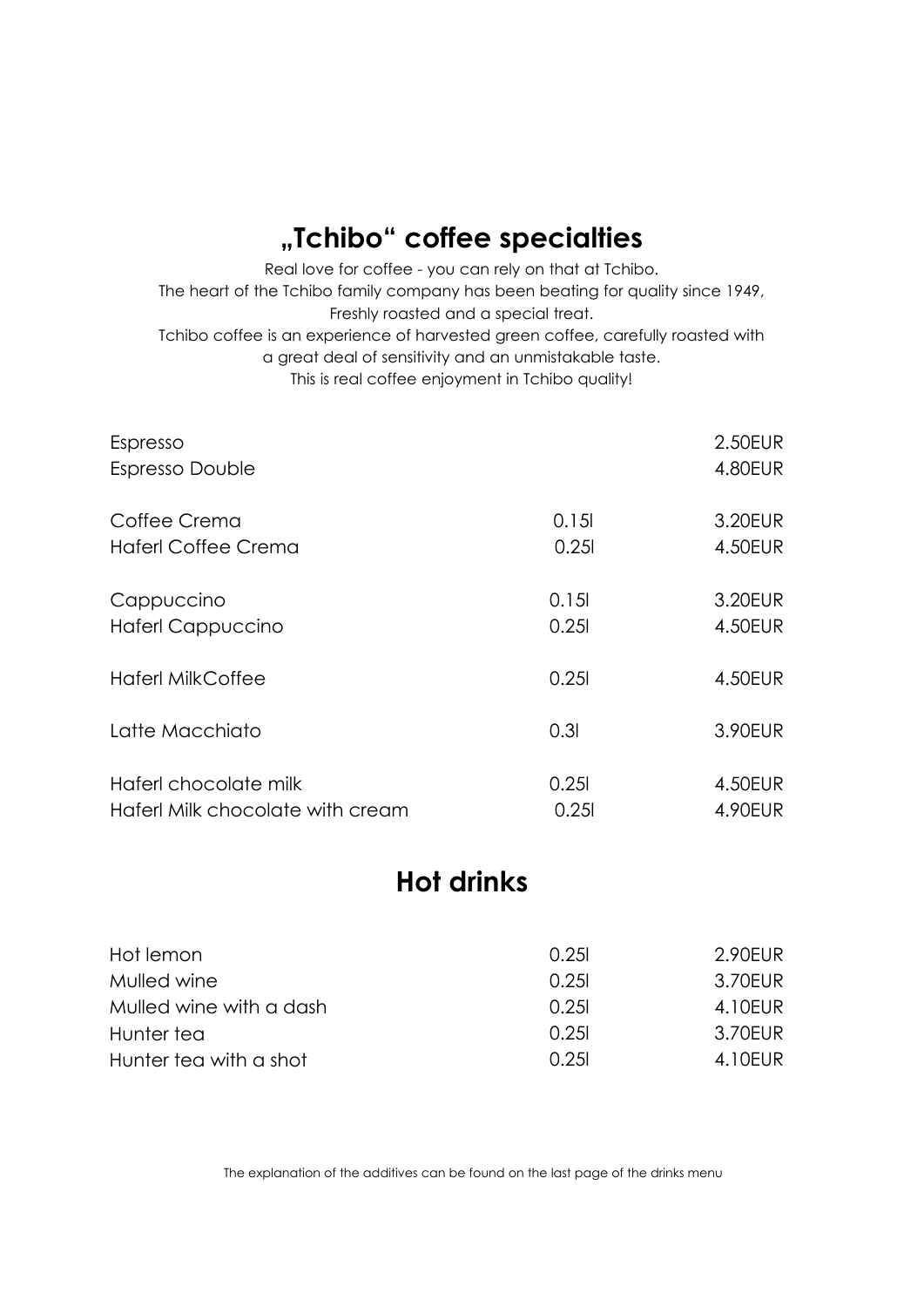## **"Althaus" tea specialties**

It is black, green or white. It can also be herbs or fruits. And it is enjoyed with all sorts of extras. Its taste is as unique as its connoisseurs, because every tea has an unmistakable character - no matter no matter how different individual drinking habits may be. ALTHAUS stands for tea with character for people with character

| "Royal Earl Grey "Black Tea              | 0.251 | 3.20EUR |
|------------------------------------------|-------|---------|
| "English Breakfast St.Andrews" Black Tea | 0.251 | 3.20EUR |
| "Darjeeling Gastelton" Black Tea         | 0.251 | 3.20EUR |
| "Jasmine Ting Yuan" Green Tea            | 0.251 | 3.20EUR |
| "Sencha Senpai Green Tea                 | 0.251 | 3.20EUR |
| "Wild Berries" Fruit Tea                 | 0.251 | 3.20EUR |
| "Persischer Apfel" Fruit Tea             | 0.251 | 3.20EUR |
| "Bavarian Mint" Herb tea                 | 0.251 | 3.20EUR |
| "Chamomile Meadow" Herb tea              | 0.251 | 3.20EUR |

#### " **Althaus "Loose Tea**

| "Superior Oolong Jin            |     |                  |         |
|---------------------------------|-----|------------------|---------|
| Huang" Black Tea                | Pot | 0.4 <sub>l</sub> | 5.20EUR |
| "Darjeeling Puttabong"          |     |                  |         |
| <b>Black Tea</b><br>"Earl Grey" | Pot | 0.4              | 5.20EUR |
| <b>Black Tea</b>                | Pot | 0.4 <sub>l</sub> | 5.20EUR |
| "Green Himalajan"<br>Green Tea  | Pot | 0.41             | 5.20EUR |
| Herbal Temptation"<br>Herb tea  | Pot | 0.4 <sub>l</sub> | 5.20EUR |
| "Essence of Fruit"<br>Fruit Tea | Pot | 0.4 <sub>l</sub> | 5.20EUR |